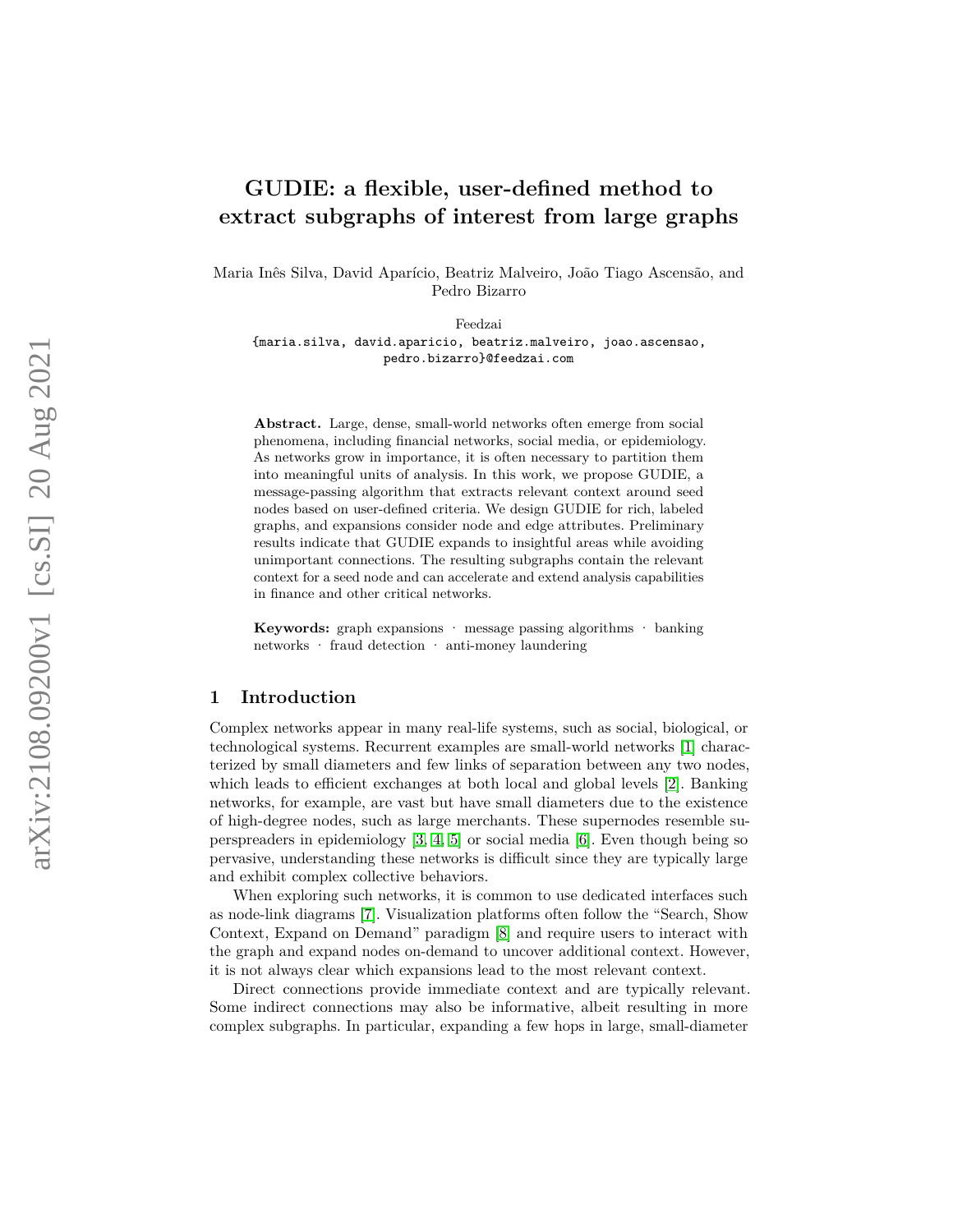networks can yield visually overwhelming graphs that contain mostly irrelevant connections.

To address the problem of generating relevant expansions, we propose GUDIE (Graph User-Defined Interest Expansions). This novel algorithm that extracts relevant context around a set of nodes in highly connected networks based on user-defined criteria. We devise GUDIE to assist financial crime investigations in banking networks. Nonetheless, its reliance upon user-defined criteria makes it adaptable to different datasets and use-cases. GUDIE is a message-passing algorithm, which makes it parallel by design and scalable to large networks.

The remaining of this paper is structured as follows. Section [2](#page-1-0) details GUDIE. Section [3](#page-3-0) contains preliminary results. We review related work in Section [4.](#page-7-0) Finally, Section [5](#page-7-1) summarizes conclusions and future directions.

# <span id="page-1-0"></span>**2 Method**

 $\text{GUDIE}^1$  $\text{GUDIE}^1$  is a message-passing algorithm that returns the most interesting expansion for each node in a list of nodes, based on user-defined interest. In this section, we discuss user-defined interest (Section [2.1\)](#page-1-2), desirable properties (Section [2.2\)](#page-1-3), and provide an overview of our method (Section [2.3\)](#page-2-0).

### <span id="page-1-2"></span>**2.1 User-Defined Interest**

Interest is data- and use-case specific. Hence, considering user-defined criteria for the expansions is an integral part of GUDIE, and it ensures flexibility and adaptability to different networks.

GUDIE's expansions rely upon user-defined interest functions and the structural properties of the graph. The user provides two types of interest functions: node or **v**ertex interest (**V**UDIE[2](#page-1-4) ) and edge or **l**ink interest (**L**UDIE[3](#page-1-5) ). Both interest functions receive information about the graph and provide a score between 0 and 1. Higher scores stand for higher interest.

As an example, let us consider banking networks. Relevant *node* information may include node type (e.g., card, device, IP), labels (e.g., past alerts or suspicious activity), recent activity (e.g., active or dormant entities), and topological features (e.g., degree, clustering coefficient). Past labels can also influence *edge* interest (e.g., fraud labels) alongside edge weight (e.g., transaction amount) and recency. Finally, edge interest can depend on its relationship with nodes, as similarity with other edges connected to the same entities.

# <span id="page-1-3"></span>**2.2 Desirable Properties**

We design GUDIE to satisfy specific properties. Mainly, we aim to attribute higher interest to (P1) nodes that are closer to the seed, (P2) nodes in high-interest

<span id="page-1-1"></span><sup>1</sup> Acronym for **G**raph **U**ser-**D**efined **I**nterest **E**xpansions.

<span id="page-1-4"></span><sup>2</sup> Acronym for **V**ertex **U**ser-**D**efined **I**nterest **E**xpansions.

<span id="page-1-5"></span><sup>3</sup> Acronym for **L**ink **U**ser-**D**efined **I**nterest **E**xpansions.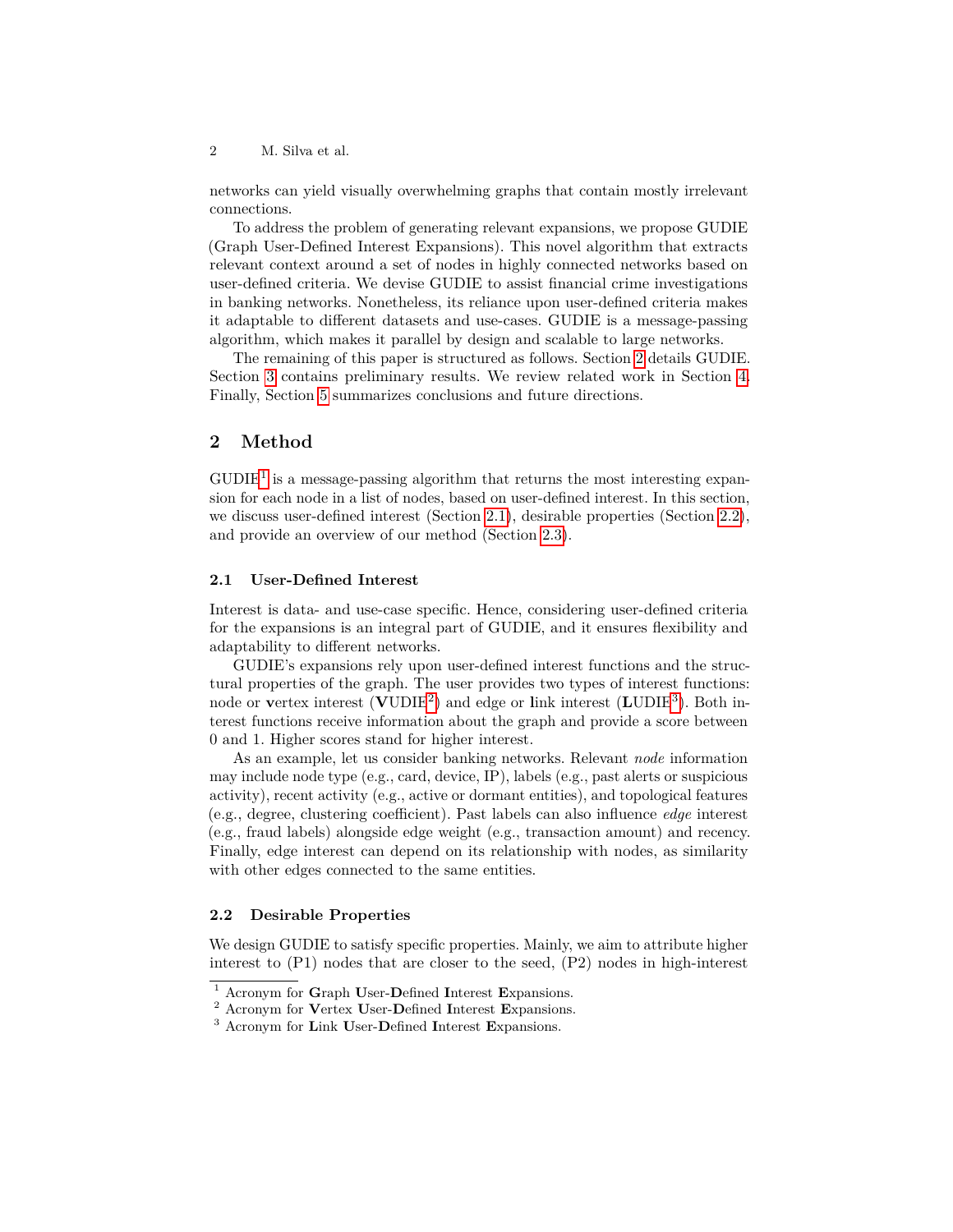areas, and (P3) nodes connecting the seed to high-interest areas. Moreover, we want to ensure that the number of connections alone does not automatically drive interest. Thus (P4) node interest does not necessarily increase with the node degree. Alternatively, the user-defined node interest function can consider degree centrality when desirable.

# <span id="page-2-0"></span>**2.3 Method Overview**

GUDIE (Algorithm [1\)](#page-2-1) consists of four main steps.<sup>[4](#page-2-2)</sup>

# <span id="page-2-1"></span>**Algorithm 1** GUDIE

**Input:** Graph *G*; list of seed nodes  $S \subseteq V(G)$ ; node interest function VUDIE :  $V(G) \rightarrow [0, 1]$ ; edge interest function LUDIE :  $E(G) \rightarrow [0, 1]$ ; number of interest propagation hops  $h$ ; interest propagation function  $\phi$ ; interest aggregation function  $\gamma$ ; decay function  $\theta$ ; interest threshold  $k \in [0, 1]$ . **Output:** GraphUnits  $S$  (list of subgraphs), one for each seed.

1:  $I_V, I_E \leftarrow \text{INITIALIZE}(G, \text{VUDIE}, \text{LUDIE})$ 2:  $I_V^h \leftarrow \text{INTERESTPROPAGATION}(G, I_V, I_E, h, \phi, \gamma)$ 3:  $\mathcal{G} \leftarrow$  Seeds Expansion  $(G, I_V^h, S, \theta, k)$ 4:  $S \leftarrow$  ObtainGraphUnits( $\mathcal{G}$ )

*Initialization.* Node and edge interest scores,  $I_V$  and  $I_E$ , respectively, are computed according to the interest functions VUDIE and LUDIE. At this point, every node and edge in *G* has an interest score.

*Interest Propagation.* GUDIE propagates the interest through the network. Here, nodes message their neighbors their interest score. The interest propagation process runs for *h* hops and considers node interest,  $I_V$ , and edge interest,  $I_E$ . According to the interest propagation function, nodes split their node interest among their neighbors,  $\phi$ , and update their interest according to the interest aggregation function,  $\gamma$ . After this step, we have a new propagated interest score  $I_V^h$ .

*Seed Expansion.* GUDIE runs the expansions for each seed  $s \in S$ . The seed expansion process runs on top of *G* and the propagated node interest  $I_V^h$ . The expansion starts by computing the minimum allowed interest for the seed using the interest expansion tolerance, *k*. During expansion, distant nodes from the seed are penalized according to the distance decay function  $\theta$ . At the end of the seed expansion process, each node contains the expansions traversing them. We store this information in  $\mathcal{G}$ .

<span id="page-2-2"></span><sup>4</sup> Appendix [A](#page-9-0) further details the GUDIE method, including its inputs, design choices and implementation.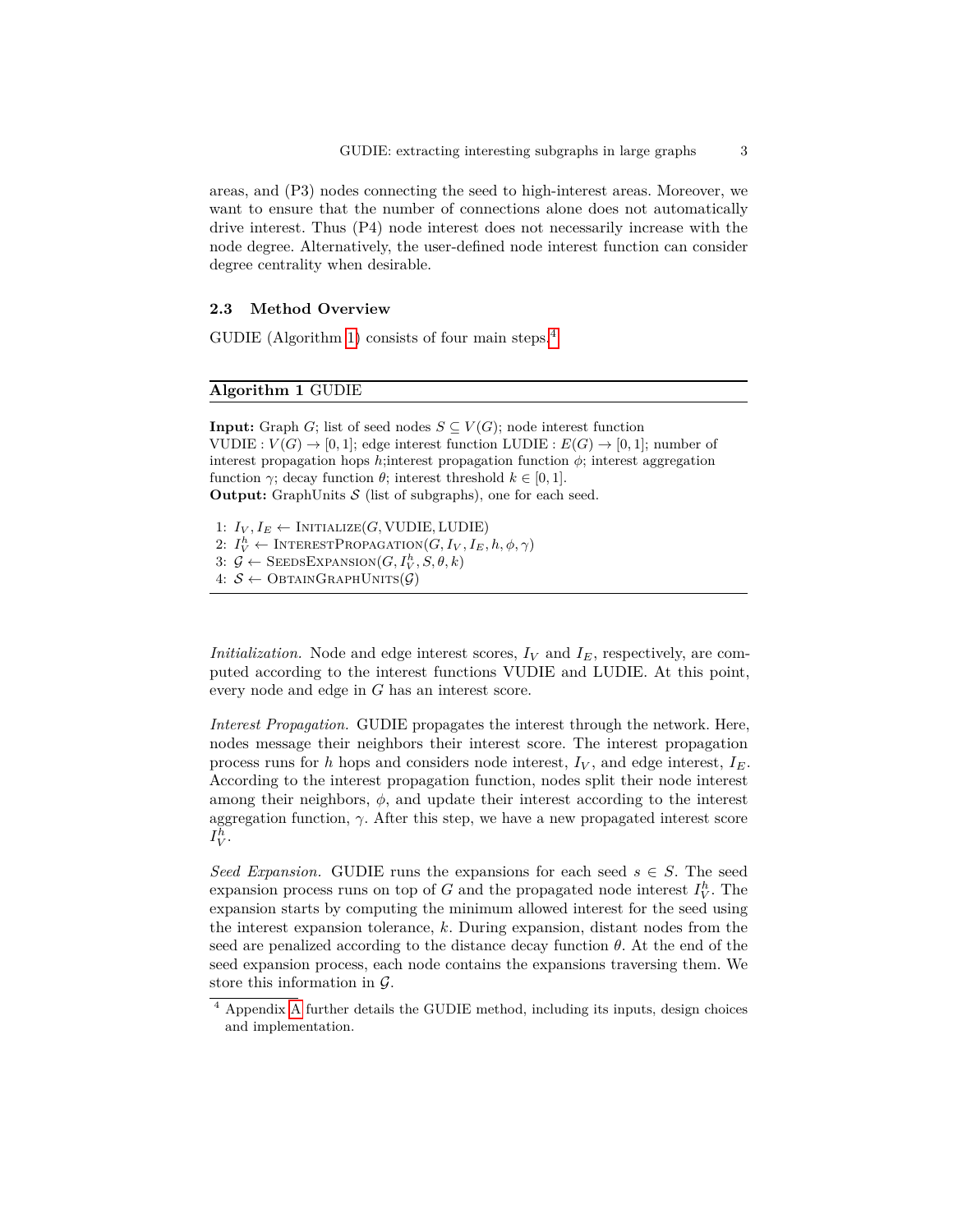*Obtain* GraphUnits*.* GUDIE uses a map-reduce operator to obtain the subgraphs.

# <span id="page-3-0"></span>**3 Preliminary Results**

# **3.1 Prototypical Examples**

This section showcases five examples that mimic known patterns in banking networks. We analyze the expansions obtained with GUDIE.

We consider banking networks with four entities types corresponding to four different node types: customers, merchants, devices, and IP addresses. Two nodes are connected if there is at least one shared financial transaction. Edges have three attributes: the transaction label (i.e., fraudulent or legitimate), the transaction timestamp, and the transaction amount.

In all cases, we use customer *C1* as the seed node. We use a constant interest function for nodes,  $I(N_i) = 1.0$ , and an edge interest function that depends on the fraud rate and the time-weighted amount of the transactions.<sup>[5](#page-3-1)</sup>

**Uninteresting edges** Consider two transactions made by customer *C1* : one legitimate and one high amount fraudulent payment. Considering how the interest functions were defined, we expect GUDIE to expand *only* to the entities involved in the high-amount fraudulent transaction, as illustrated in Figure [1.](#page-3-2)

<span id="page-3-2"></span>

Fig. 1: Ignoring uninteresting edges (Example 1).

In the initialization step, the interest given to the legitimate and low-amount edges is low, while the interest given to the fraudulent and high-amount edges is high (Figure [2\)](#page-4-0). GUDIE propagates the interest and, when the expansion is complete, the GraphUnit contains only the customer *C1* and the entities involved in the high-amount fraudulent transaction.

<span id="page-3-1"></span><sup>5</sup> Refer to Appendix [B](#page-14-0) for full configurations.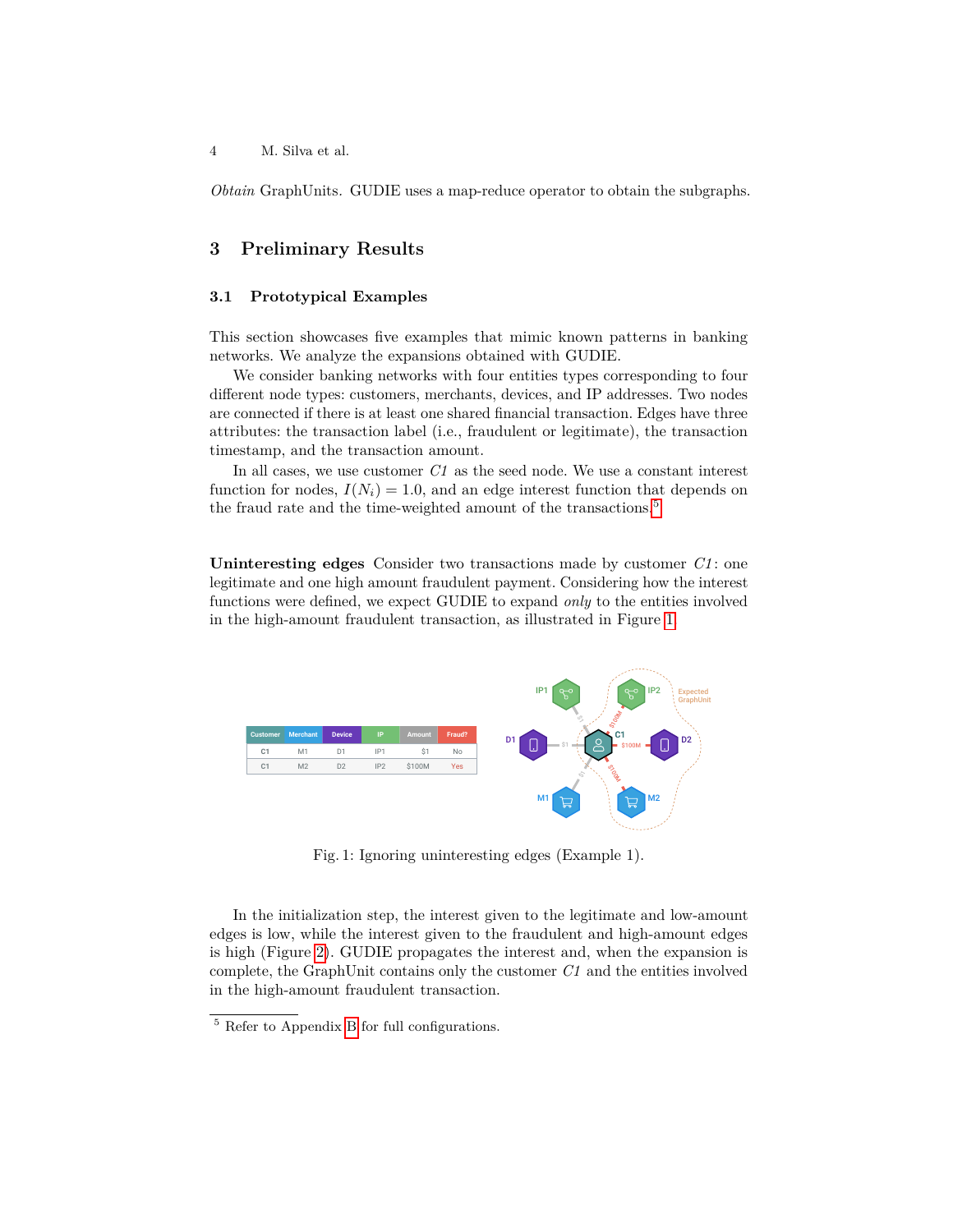

<span id="page-4-0"></span>

Fig. 2: Steps to obtain the GraphUnit for Example 1.

**Interesting indirect connections** The second example covers a case where the customer *C1* makes a legitimate purchase on merchant *M1*. However, fraudulent transactions were previously made by customer *C2* on this very same merchant, as illustrated in Figure [3.](#page-4-1) This example tests whether GUDIE is capable of connecting *C1* to fraudulent activity beyond its direct connections.

As GUDIE attributes a high-interest score to the connected merchant, the expansion reaches the fraudulent subgraph. The resulting GraphUnit matches our expectations and shows that GUDIE is capable of expanding to interesting indirect neighbors.

<span id="page-4-1"></span>

Fig. 3: Interesting indirect nodes (Example 2).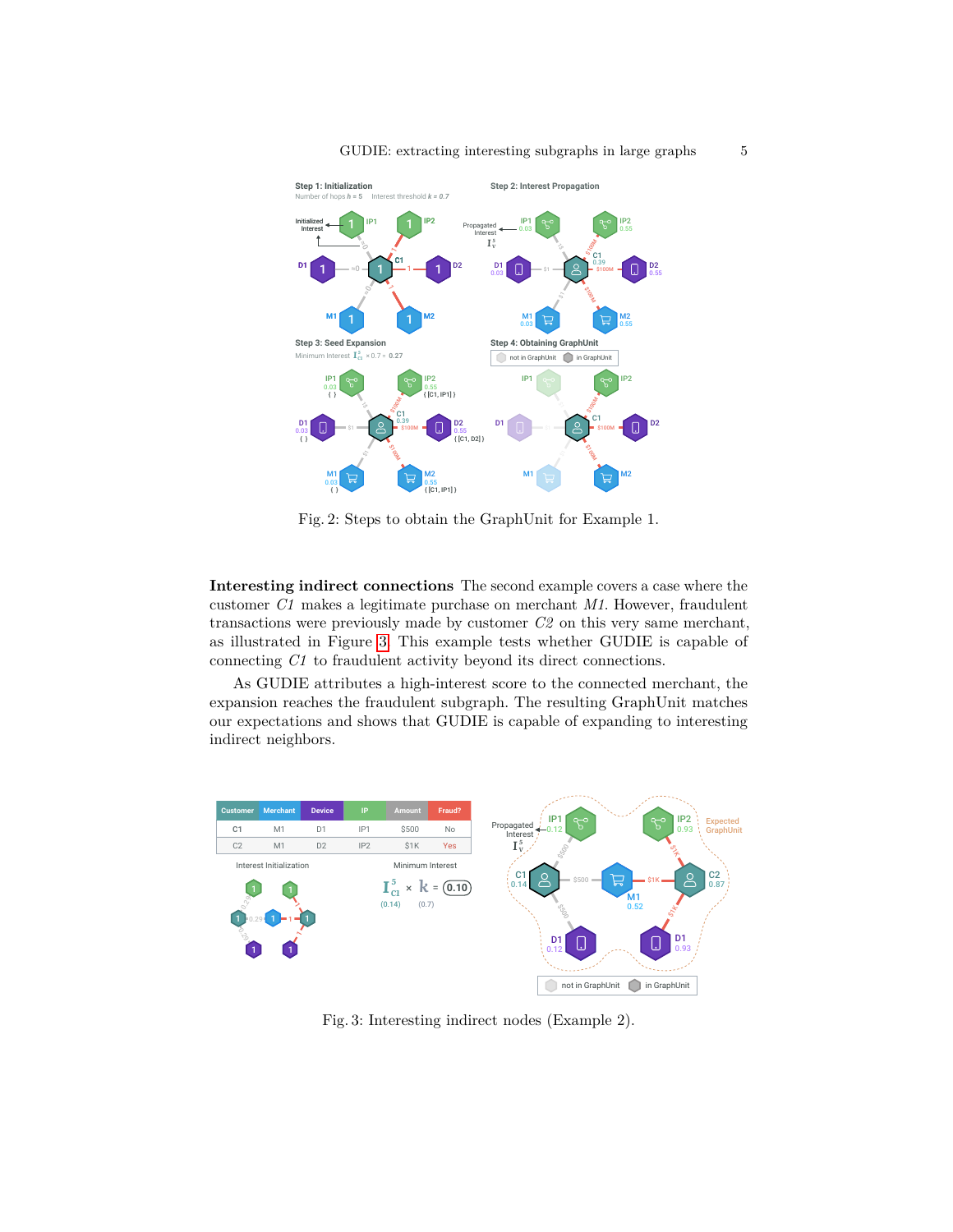**Irrelevant supernodes** The third example consists of a customer *C1* that made a legitimate purchase on a large merchant with a low fraud rate of 10%, as illustrated in Figure [4.](#page-5-0) Due to the size of the merchant and its low fraud rate, transactions made by other customers are not a helpful context for investigators.

As expected, GUDIE attributes a low-interest score to the merchant. Hence, the expansion does not pursue this path: the final GraphUnit excludes the connections of the merchant, including the one associated with a fraudulent transaction. This example demonstrates that GUDIE does not show connections to uninteresting high-degree nodes.

<span id="page-5-0"></span>

Fig. 4: Irrelevant supernodes (Example 3).

**Relevant supernodes** Let us consider a variation of the previous case with a fraud rate of 40%. Given this higher fraud rate, we expect GUDIE to include the merchant in the GraphUnit.

Accordingly, we see in Figure [5](#page-5-1) that GUDIE attributes a high-interest score to the fraudulent merchant and expands to it. However, the interest is not large enough to continue the expansion to other customers connected to the merchant. Thus, GUDIE can expand to supernodes of high interest.

<span id="page-5-1"></span>

Fig. 5: Relevant supernodes (Example 4).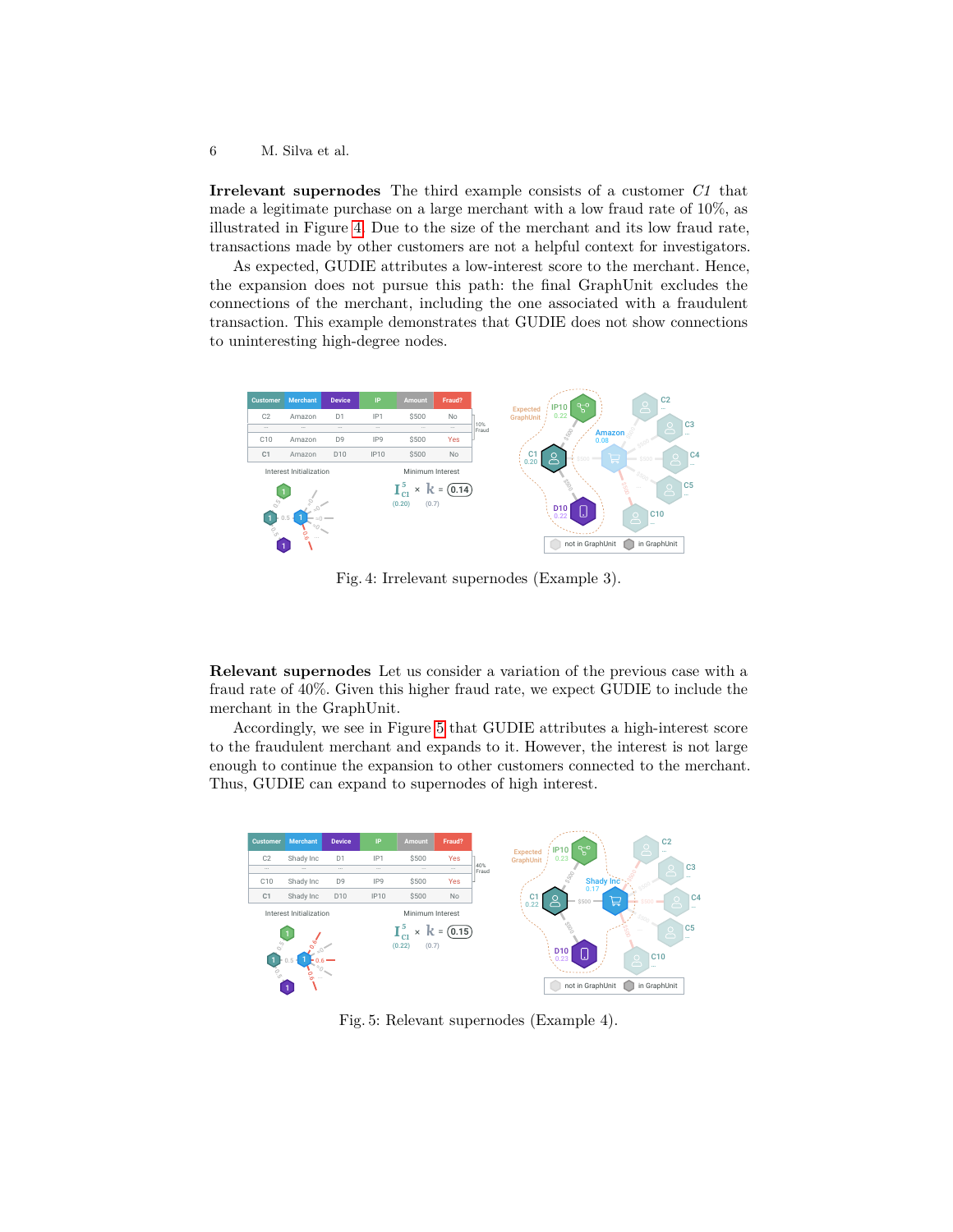**Interesting areas through uninteresting edges** Finally, we test whether GUDIE can reach high-interest areas connected to the seed node by low-interest nodes. Figure [6](#page-6-0) illustrates this scenario where none of *C1* 's direct connections are interesting, as they represent low amount legitimate purchases. However, the merchant connected to *C1* is connected to a fraudulent customer *C2*.

As expected, GUDIE increases the merchant's interest and reduces the interest of the other direct connections. Accordingly, the expansion reaches the fraudulent customer *C2*, allowing GUDIE to expand to a distant region of high interest.

<span id="page-6-0"></span>

Fig. 6: Interesting areas through uninteresting edges (Example 5).

# **3.2 Usability**

This section provides a usability analysis of GUDIE. Although inspired by Feedzai's Visual Insights platform, *Genome*, we believe it applies to other domains where human investigators analyze large networks, such as financial networks, social media, or epidemics, for example.

In financial investigations, analysts use dedicated interfaces<sup>[6](#page-6-1)</sup> to review alerted cases. Usually, in less than five minutes, analysts must review the data, reason about potential fraud scenarios, and decide whether the case is suspicious. Interactive graph diagrams provide a quick visual overview of the case by immediately showing relevant connections of its entities.

However, without GUDIE, the initial graph presented to the analyst consists of only the entities present in the case. This information is often insufficient to make a decision. In order to uncover the relevant context, the analyst performs the following tasks:  $(T1)$  expand<sup>[7](#page-6-2)</sup> interesting nodes,  $(T2)$  remove irrelevant new nodes, (T3) repeat T1-T2 until there is enough context.

This manual trial-and-error exploratory analysis is time-consuming and far from trivial, potentially compromising the target review time. GUDIE removes the need to perform tasks (T1–T3) by automatically showing the relevant *GraphUnit*. Consequently, we expect GUDIE to enable faster decision-making.

Furthermore, we envision GUDIE assisting complex linked analysis by enabling more concise expansions. Expanding an interesting node (T1) could yield

<span id="page-6-1"></span> $\frac{6}{6}$  Refer to Appendix [B.2](#page-15-0) for an illustrative example of this user interface.

<span id="page-6-2"></span><sup>7</sup> An expansion operation adds connections (nodes and edges) to the view.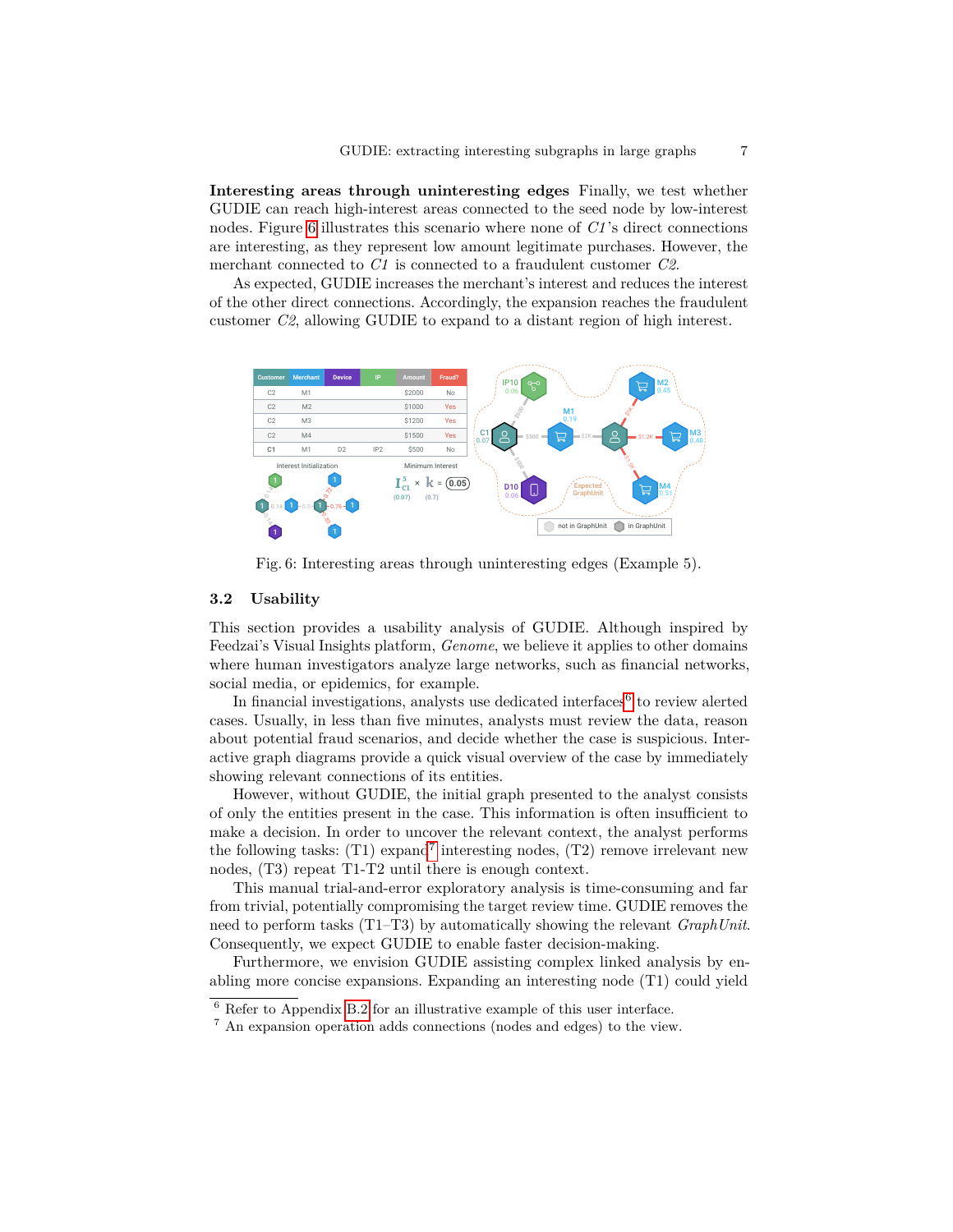its *GraphUnits*, encapsulating its relevant context while automatically hiding uninteresting connections (T2).

# <span id="page-7-0"></span>**4 Related work**

Techniques to deal with large networks include sampling [\[9\]](#page-8-8), network partitioning – namely local clustering [\[10\]](#page-8-9) and community detection [\[11\]](#page-8-10), and studying diffusion and influence [\[12\]](#page-8-11). GUDIE aims to extracts the relevant context around a node. We believe our method is especially suited for large, dense, small-word networks. Evidence on many self-organizing social systems suggests densification and shrinking network diameters over time [\[13\]](#page-8-12).

Local graph clustering shares similarities to our problem since its goal is to identify a cluster near a given node [\[10\]](#page-8-9). A local cluster is a group of nodes around a seed node with high connectivity between local nodes and low connectivity to nodes outside the cluster.

Connectivity is commonly defined in terms of edge conductance [\[14,](#page-8-13) [15\]](#page-8-14). Recent work has expanded the concept of connectivity to consider high-order structures, which relate more closely to our work. Motif conductance typically encodes high-order structures by measuring the conservation of specific subgraph patterns, such as triangles, cycles, or stars, inside the cluster [\[16,](#page-9-1) [17,](#page-9-2) [10\]](#page-8-9).

Even though motif conductance is more flexible than edge conductance, current work concerns a single subgraph. Thus it does not work when it is inadequate to represent interest as a single subgraph. On the other hand, GUDIE is more flexible since it allows for user-defined interest functions.

Additionally, because these methods optimize motif conductance only, they do not penalize nodes distant from the seed. GUDIE takes into account distance through a decay function.

# <span id="page-7-1"></span>**5 Conclusion**

We propose GUDIE to extract node context from large, highly connected networks. To the best of our knowledge, GUDIE is the first method that employs user-defined criteria to retrieve the relevant context around a seed node.

We present preliminary results. We include five examples to showcase desirable properties. In all examples, GUDIE extracts the desired subgraph. We also put forward usability considerations. We designed GUDIE to be highly adaptable to other datasets and use-cases through user-defined interest. Although the experiments reflect banking networks and financial crime investigations, we believe the insights apply to other network types.

Shortly we plan to test GUDIE on real-world banking networks. Mainly, we aim to evaluate GUDIE's scalability and conduct user tests to assess its impact on the speed and accuracy of financial crime investigations.

Moreover, we believe there is an opportunity to test GUDIE on other domains, particularly in the context of other large, dense, small-world networks.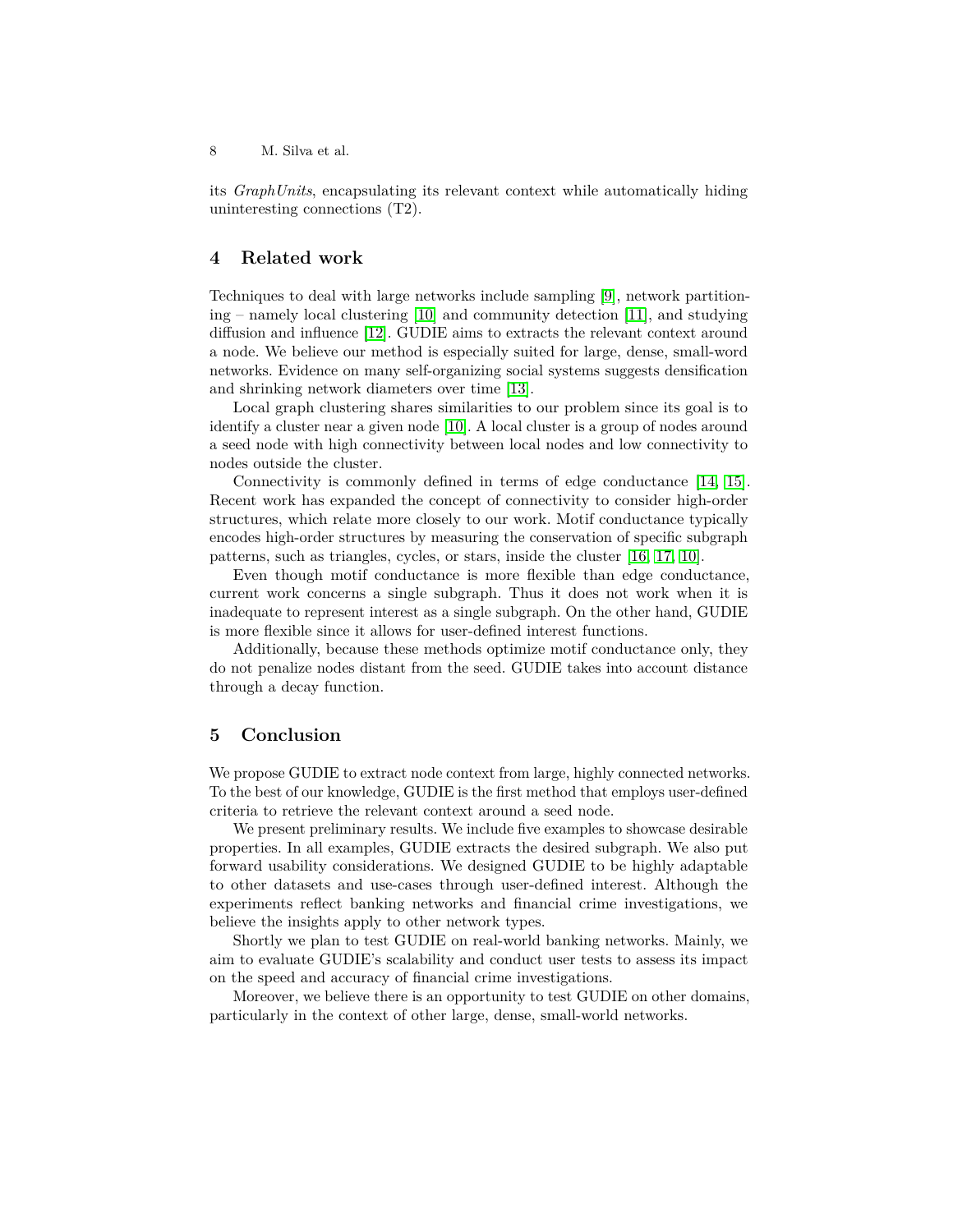# **Bibliography**

- <span id="page-8-0"></span>[1] Stanley Milgram. The small world problem. *Psychology today*, 2(1):60–67, 1967.
- <span id="page-8-1"></span>[2] Vito Latora and Massimo Marchiori. Efficient behavior of small-world networks. *Phys. Rev. Lett.*, 87:198701, Oct 2001.
- <span id="page-8-2"></span>[3] Richard A Stein. Super-spreaders in infectious diseases. *International Journal of Infectious Diseases*, 15(8):e510–e513, 2011.
- <span id="page-8-3"></span>[4] Sara H Paull, Sejin Song, Katherine M McClure, Loren C Sackett, A Marm Kilpatrick, and Pieter TJ Johnson. From superspreaders to disease hotspots: linking transmission across hosts and space. *Frontiers in Ecology and the Environment*, 10(2):75–82, 2012.
- <span id="page-8-4"></span>[5] Serina Chang, Emma Pierson, Pang Wei Koh, Jaline Gerardin, Beth Redbird, David Grusky, and Jure Leskovec. Mobility network models of covid-19 explain inequities and inform reopening. *Nature*, pages 1–6, 2020.
- <span id="page-8-5"></span>[6] Sen Pei, Lev Muchnik, José S Andrade Jr, Zhiming Zheng, and Hernán A Makse. Searching for superspreaders of information in real-world social media. *Scientific reports*, 4(1):1–12, 2014.
- <span id="page-8-6"></span>[7] René Keller, Claudia M. Eckert, and P. John Clarkson. Matrices or node-link diagrams: Which visual representation is better for visualising connectivity models? *Information Visualization*, 5(1):62–76, 2006.
- <span id="page-8-7"></span>[8] F. van Ham and A. Perer. "Search, Show Context, Expand on Demand": Supporting Large Graph Exploration with Degree-of-Interest. *IEEE Transactions on Visualization and Computer Graphics*, 15(6):953–960, 2009.
- <span id="page-8-8"></span>[9] Jure Leskovec and Christos Faloutsos. Sampling from large graphs. In *Proceedings of the 12th ACM SIGKDD international conference on Knowledge discovery and data mining*, pages 631–636, 2006.
- <span id="page-8-9"></span>[10] Dongqi Fu, Dawei Zhou, and Jingrui He. Local motif clustering on timeevolving graphs. In *Proceedings of the 26th ACM SIGKDD International Conference on Knowledge Discovery & Data Mining*, KDD '20, page 390–400, New York, NY, USA, 2020. Association for Computing Machinery.
- <span id="page-8-10"></span>[11] Jure Leskovec, Kevin J Lang, Anirban Dasgupta, and Michael W Mahoney. Community structure in large networks: Natural cluster sizes and the absence of large well-defined clusters. *Internet Mathematics*, 6(1):29–123, 2009.
- <span id="page-8-11"></span>[12] Manuel Gomez-Rodriguez, Jure Leskovec, and Andreas Krause. Inferring networks of diffusion and influence. *ACM Transactions on Knowledge Discovery from Data (TKDD)*, 5(4):1–37, 2012.
- <span id="page-8-12"></span>[13] Jurij Leskovec. *Dynamics of large networks*. PhD thesis, Carnegie Mellon University, School of Computer Science, Machine Learning . . . , 2008.
- <span id="page-8-13"></span>[14] R. Andersen, F. Chung, and K. Lang. Local graph partitioning using pagerank vectors. In *2006 47th Annual IEEE Symposium on Foundations of Computer Science (FOCS'06)*, pages 475–486, 2006.
- <span id="page-8-14"></span>[15] Daniel A. Spielman and Shang-Hua Teng. A Local Clustering Algorithm for Massive Graphs and Its Application to Nearly Linear Time Graph Parti-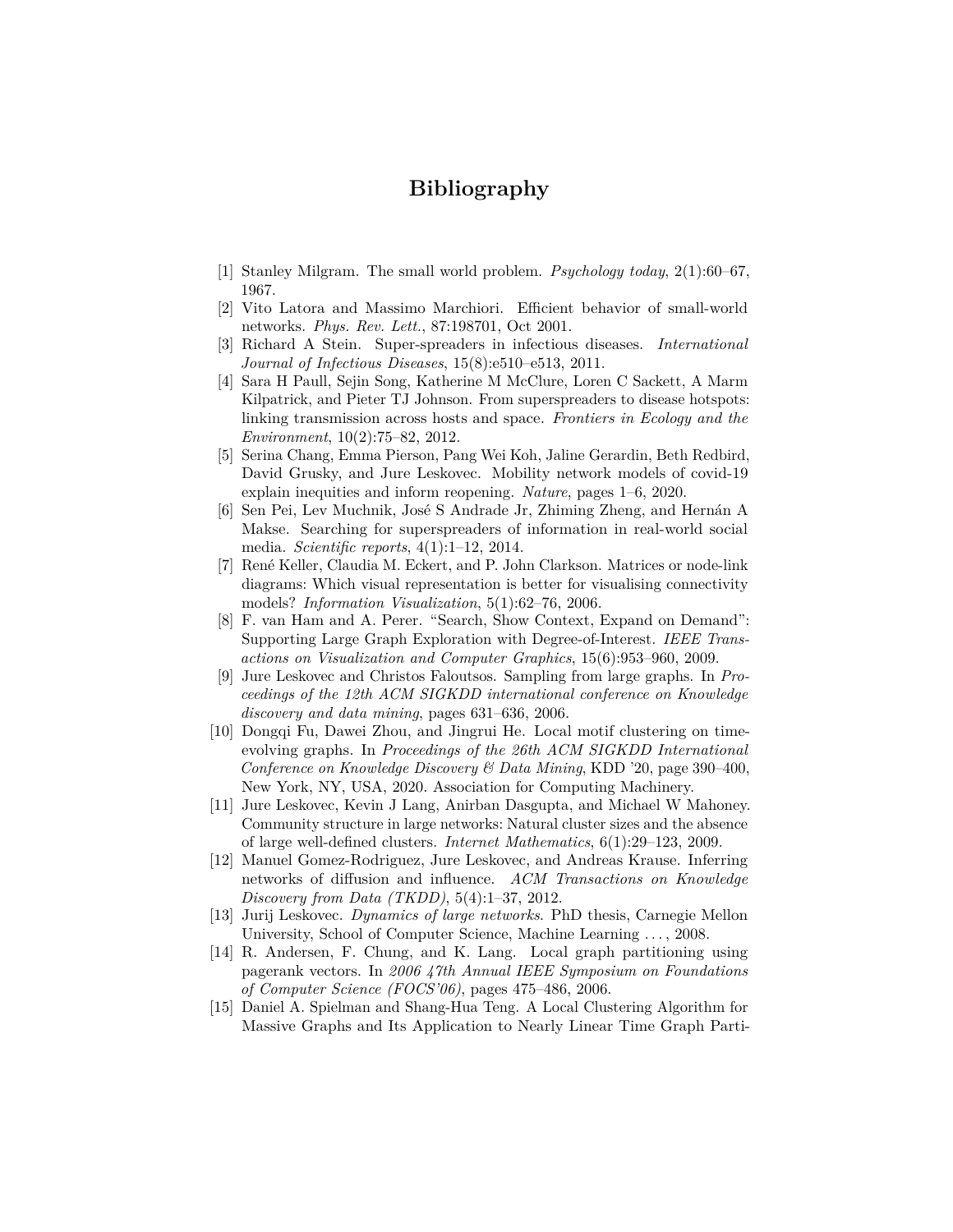tioning. *SIAM Journal on Computing*, 42(1):1–26, January 2013. Publisher: Society for Industrial and Applied Mathematics.

- <span id="page-9-1"></span>[16] Hao Yin, Austin R. Benson, Jure Leskovec, and David F. Gleich. Local higher-order graph clustering. In *Proceedings of the 23rd ACM SIGKDD International Conference on Knowledge Discovery and Data Mining*, KDD '17, page 555–564, New York, NY, USA, 2017. Association for Computing Machinery.
- <span id="page-9-2"></span>[17] D. Zhou, J. He, H. Davulcu, and R. Maciejewski. Motif-preserving dynamic local graph cut. In *2018 IEEE International Conference on Big Data (Big Data)*, pages 1156–1161, 2018.

# <span id="page-9-0"></span>**A Supplemental Material – GUDIE**

#### **A.1 User Inputs**

Below, we detail GUDIE's user parameters, besides the interest functions, VUDIE and LUDIE (defined in Section [2\)](#page-1-0).

**Interest propagation hops (***h***)** This parameter dictates how many hops away two nodes can be in order for them to influence each other's interest. In essence, we want to enable the user to control how long-reaching the interest propagation should be. For instance, in a connected graph,  $h = diameter(G)$  guarantees that all nodes influence each other's interest at least a small amount proportional to their distance.

**Interest threshold (***k***)** Controls the seed expansion process (i.e., when to stop). The threshold is expressed as a relative value of the seed's original interest. For instance, if  $k = 0.8$ , GUDIE will ignore expansions that are  $20\%$  less interesting than the seed's initial interest. In the extremes, if  $k = 1$ , expansions can only go to nodes at least as interest as the seed,  $s$ , and if  $k = 0$  all expansions are allowed.

**Interest aggregation function**  $(\gamma)$  This function specifies how a node combines its interest, obtained from the previous iteration, with the interest received from its neighbors in the current iteration.

<span id="page-9-3"></span>A possibility for *γ* follows in Equation [1:](#page-9-3)

$$
\gamma_1(I_n^{h-1}, M_n) = \frac{I_n^{h-1}}{2} + \frac{\sum_{i_{n,m} \in M_n} i_{n,m}}{2|M_n|} \tag{1}
$$

*γ*<sub>1</sub> gives equal weight to the previous node interest,  $I_n^{h-1}$ , and to the average of the messages received in the current iteration, *Mn*.

It is important to note that since  $\gamma_1$  is first aggregating the messages received, it does not add more interest to nodes just more having more connections. Recall that this was one of the desired properties of the method.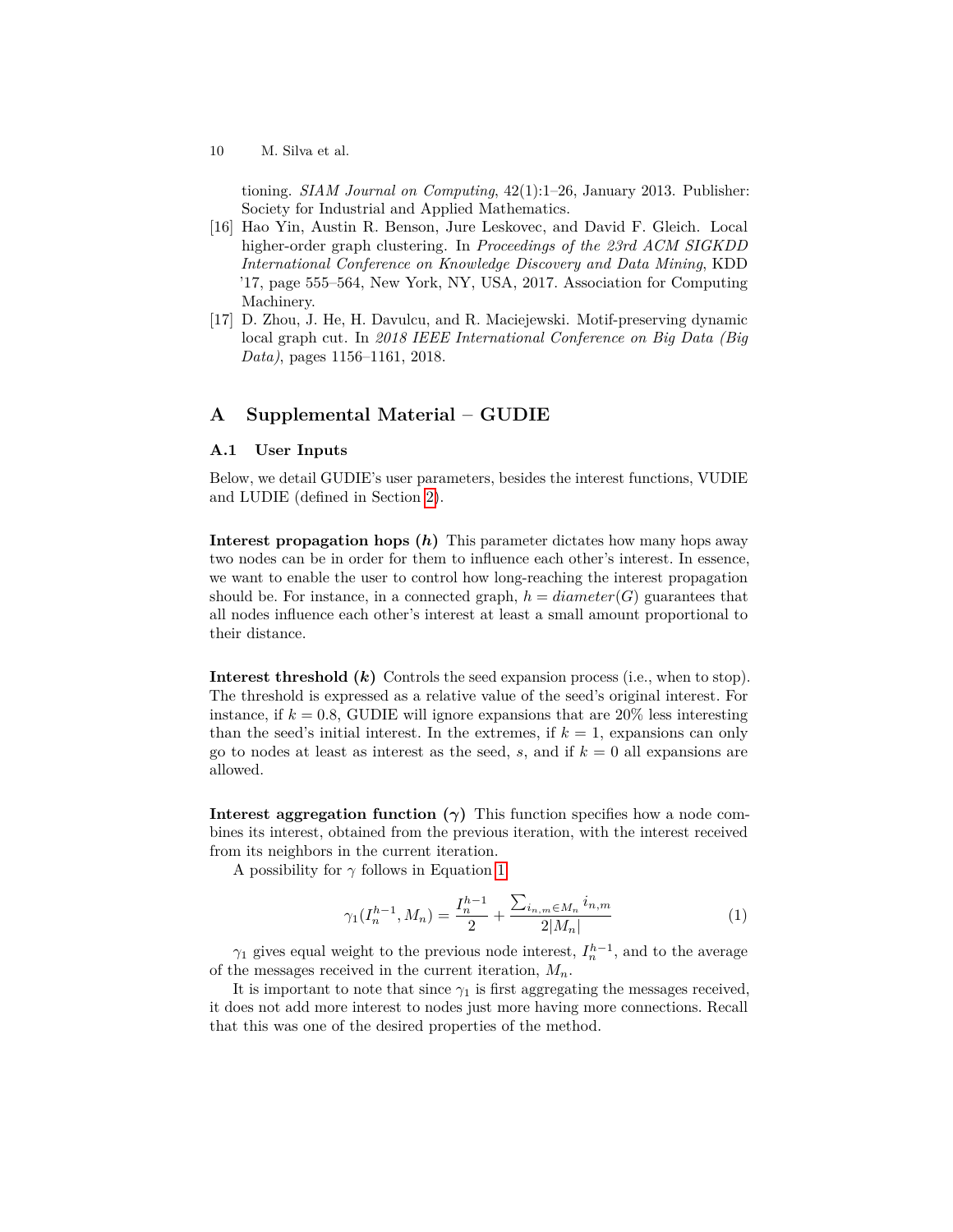Other functions might give different weight to  $I_n^{h-1}$  and use different aggregations of the messages  $M_n$ , such as the *max* or *min*, for example. However, if one were to use a *sum* aggregation instead of a *mean* aggregation, super-nodes would receive more interest just for having more neighbors.

**Decay function**  $(\theta)$  Specifies the weight decay of a node's interest relative to its distance to the seed.

<span id="page-10-0"></span>Equations [2](#page-10-0) and [3](#page-10-1) introduce two possibilities that progressively decrease the interest of more distant nodes follow:

$$
\theta_1(L) = 1 - |L|^{-1} \tag{2}
$$

<span id="page-10-1"></span>Equation [3](#page-10-1) decreases faster than Equation [2,](#page-10-0) which might be more or less adequate depending on the data, the use-case, and the desired expansions (more or less local).

$$
\theta_2(L) = 1 - e^{1 - |L|} \tag{3}
$$

### **A.2 Other Parameters**

<span id="page-10-2"></span>**Interest propagation function**  $(\phi)$  Equation [4](#page-10-2) contains the interest propagation function. As it is defined,  $\phi$  has two properties that make it well suited for interest propagation.

$$
\phi(n,m) = I_n \times I_{n,m} \tag{4}
$$

Because the function is monotonic increasing on the nodes interest  $I_n$ , nodes close to high-interest areas receive messages with high interest values from their neighbors and, therefore, have high propagated interests.

Moreover, because the function is monotonic increasing on the edge interest score  $I_{n,m}$ , messages received via low-interest interest edges are penalized and vice-versa. Thus, a node connected to a high-interest area via a low-interest edge will have a lower propagated interest than a node connected to the same area via an high-interest node.

### **A.3 Initialization**

Algorithm [2](#page-11-0) describes GUDIE's initialization. GUDIE uses VUDIE (lines 2–3) and LUDIE (lines 3-4) to assign an interest to each node and edge in *G*, respectively. At the end of the process, GUDIE outputs the node interest for all nodes in *G*, *I<sup>V</sup>* , and the edge interest for all edges in *G*, *IE*. The values can be appended to the graph to build a new weighted graph or used as a separate data-structure (e.g., a dictionary mapping nodes and edges to their respective interest).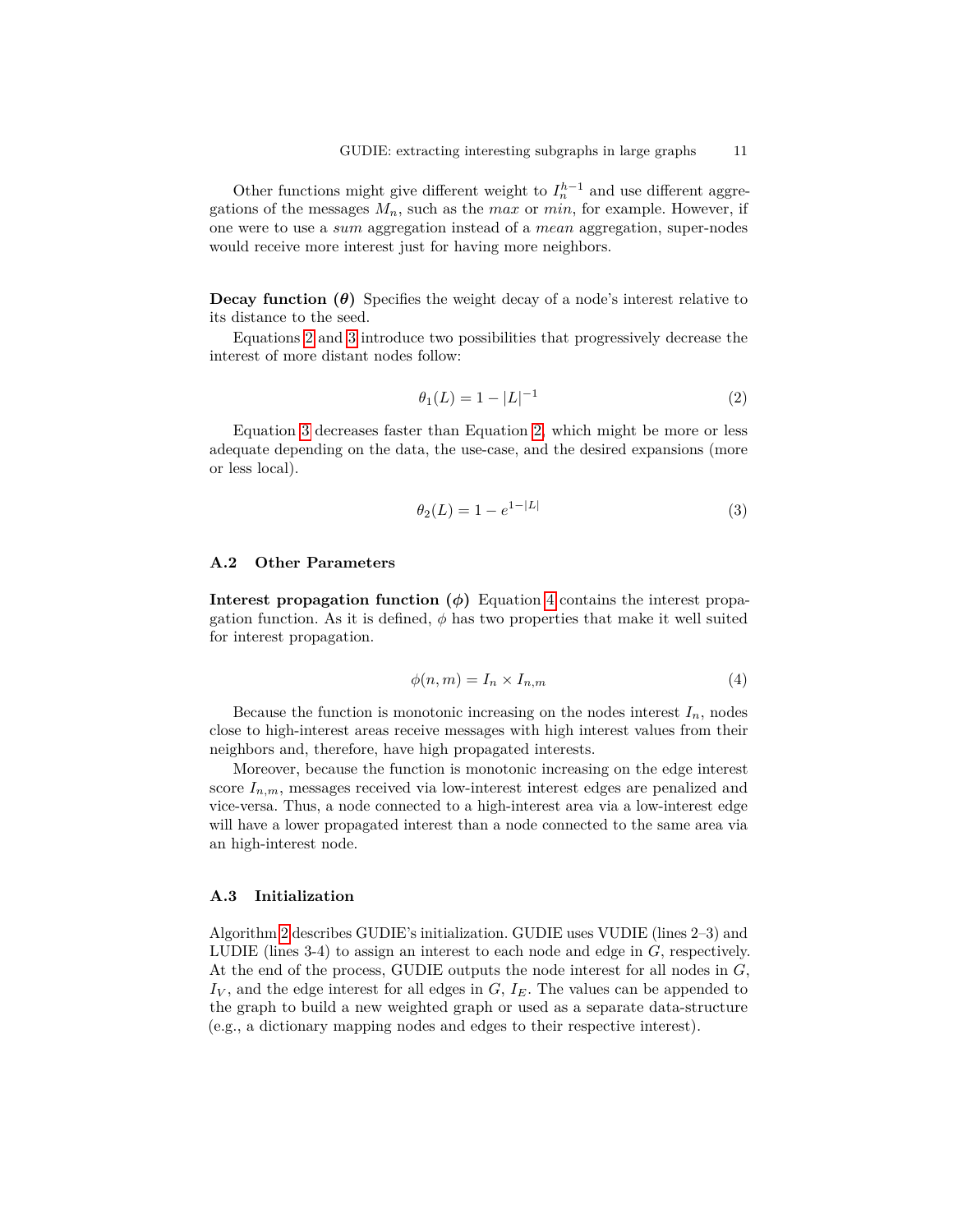## <span id="page-11-0"></span>**Algorithm 2** GUDIE initialization.

```
Input: Graph G; node interest function VUDIE : V(G) \rightarrow [0, 1]; edge interest function
LUDIE : E(G) \rightarrow [0,1].Output: Nodes' interest I_V and edges' interest I_E.
```
1: **function** Initialize(*G,* VUDIE*,* LUDIE) 2: **for all**  $n \in V(G)$  **do** 3:  $I_n = \text{VUDIE}(n)$ 4: **for all**  $(n, m) \in E(G)$  **do** 5:  $I_{n,m} = \text{LUDIE}(n,m)$ 6: **return**  $I_V, I_E$ 

#### **A.4 Interest propagation**

The interest propagation step is detailed in Algorithm [3.](#page-11-1) Interest propagation takes as input the graph  $G$ , alongside initial node and edge interest,  $I_V$  and  $I_E$ , *h*,  $\phi$ , and  $\gamma$ , and computes the propagated interest,  $I_V^h$ .

### <span id="page-11-1"></span>**Algorithm 3** GUDIE interest propagation.

**Input:** Graph *G*; nodes' interest  $I_V$ ; edges' interest  $I_E$ ; interest propagation hops  $h$ ; interest aggregation function *γ*.

**Output:** Updated nodes interest  $I_V^h$  (after interest propagation).

```
1: function INTERESTPROP(G, I_V, I_E, h, \phi, \gamma)2: I
         V^0V \leftarrow I_V3: for h hops do
 4: for all n \in V(G) do
 5: M_n \leftarrow \emptyset6: for all (n, m) \in E(G) do
 7: i_{n,m} \leftarrow \phi(n,m)8: M_n· APPEND(i_{n,m})9: for all n \in V(G) do
10: I
                 \gamma_n^h \leftarrow \gamma(I_n^{h-1}, M_n)11: return I_V^h
```
First, GUDIE sets the initial interest  $I_V^0$  as the nodes' initial interest,  $I_V$ (line 2). Then, there are *h* iterations of interest propagation (line 3–8). At each iteration, we initialize empty each node's set of received messages,  $M_n$  (lines 4–5). Then, all nodes send messages to their neighbors through their edges (lines 6–8). Messages contains the interest  $i_{n,m}$ , obtained using the interest propagation function,  $\phi$  (line 7).

After a node *m* receives a message from neighbor *n*, it updates its pool of received messages to contain  $i_{n,m}$  (line 8). After all messages for iteration *h*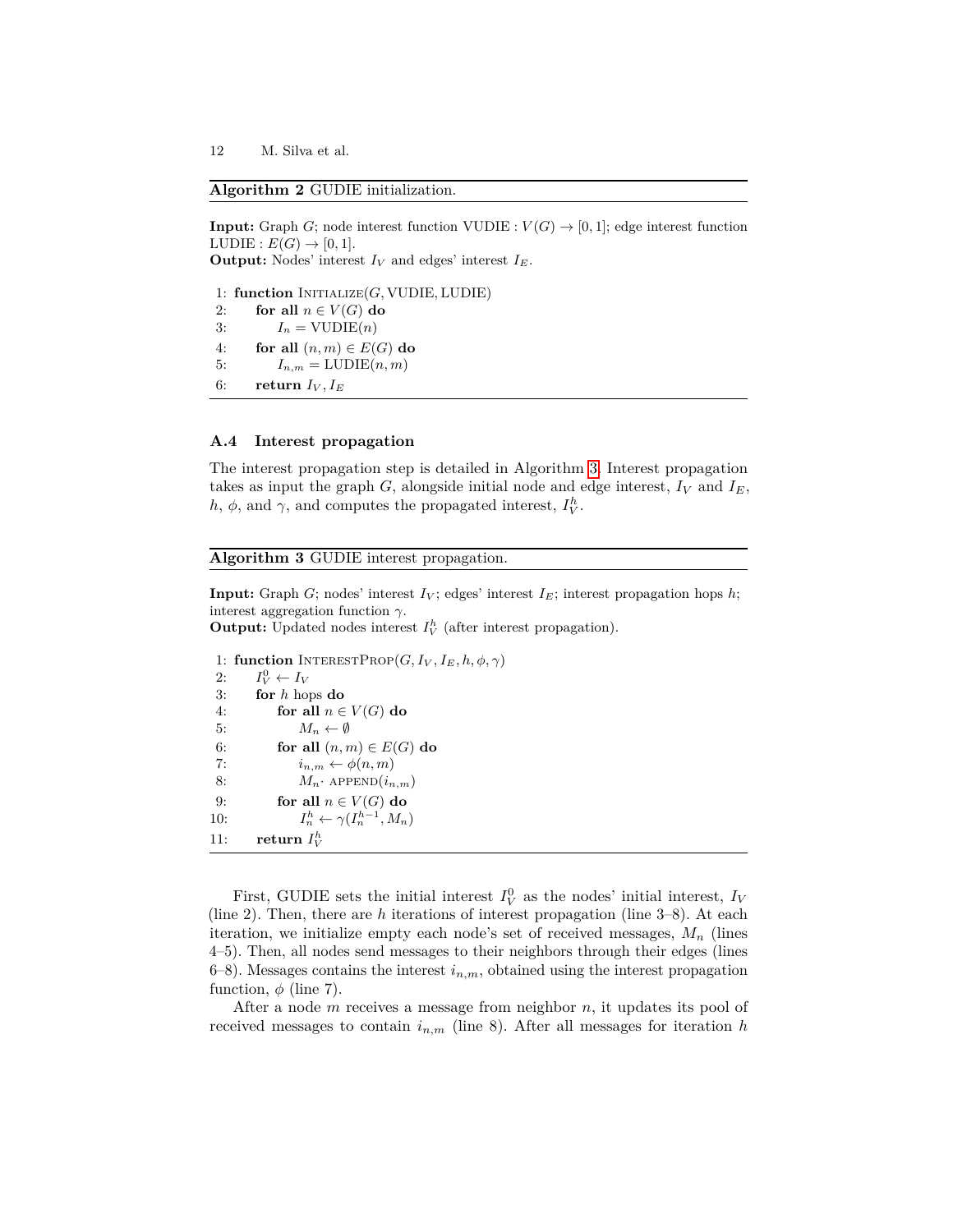have been exchanged, each node updates its node interest using the aggregation function  $\gamma$  (lines 9–10).

#### **A.5 Seed expansion**

The seed expansion step takes as input the graph *G*, the propagated node interest  $I_V^h$ , the list of seed nodes *S*, and parameters  $\theta$  and  $k$  to obtain the list of expansions,  $G$ , traversing each node  $n \in V(G)$  starting from one of the seeds  $s \in S$ . Algorithm [4](#page-12-0) describes the seed expansion process.

# <span id="page-12-0"></span>**Algorithm 4** GUDIE seed expansion.

**Input:** Graph *G*; nodes interest  $I_V^h$ ; list of seed nodes  $S \subseteq V(G)$ ; decay function  $\theta$ ; interest threshold  $k \in [0, 1]$ . **Output:** Expansions G traversing each node  $n \in V(G)$ .

```
1: function SEEDSEXPANSION(G, I_V^h, S, \theta, k)2: U \leftarrow \emptyset3: for all n \in V(G) do
 4: \mathcal{G}_n \leftarrow \emptyset5: for all s \in S do
 6: \delta \leftarrow I_s^h \times k7: P \leftarrow [s]8: g_s \leftarrow \text{EXPANSION}(\delta, P)9: \mathcal{G}_s \leftarrow \{g_s\}10: U \leftarrow U \cup \{s\}11: while U is not empty do
12: U
           U' \leftarrow \emptyset13: for all n \in U do
14: for all (n, m) \in E(G) do
15: for all g_n \in G_n do
16: if m \notin g_n. PATH and
17: (1 - \theta(g_n \cdot \text{PATH})) \times I_m^h \geq g_n \cdot \text{MININTEREST} then
18: g_m \leftarrow \text{EXPANSION}(g_n \cdot \text{MININTEREST}, g_n \cdot \text{PATH } \cup \{m\})19: if g_m \notin G_M then
20: \mathcal{G}_m \leftarrow \mathcal{G}_m \cup \{g_m\}21: U
                                 \ell' \leftarrow U' \cup \{m\}22: U \leftarrow U'23: return G
```
**Initialization** The first step is to initialize the relevant variables.

The set of updated nodes,  $U$ , and the expansions traversing each node,  $\mathcal{G}_n$ , are set to empty (lines 1–4).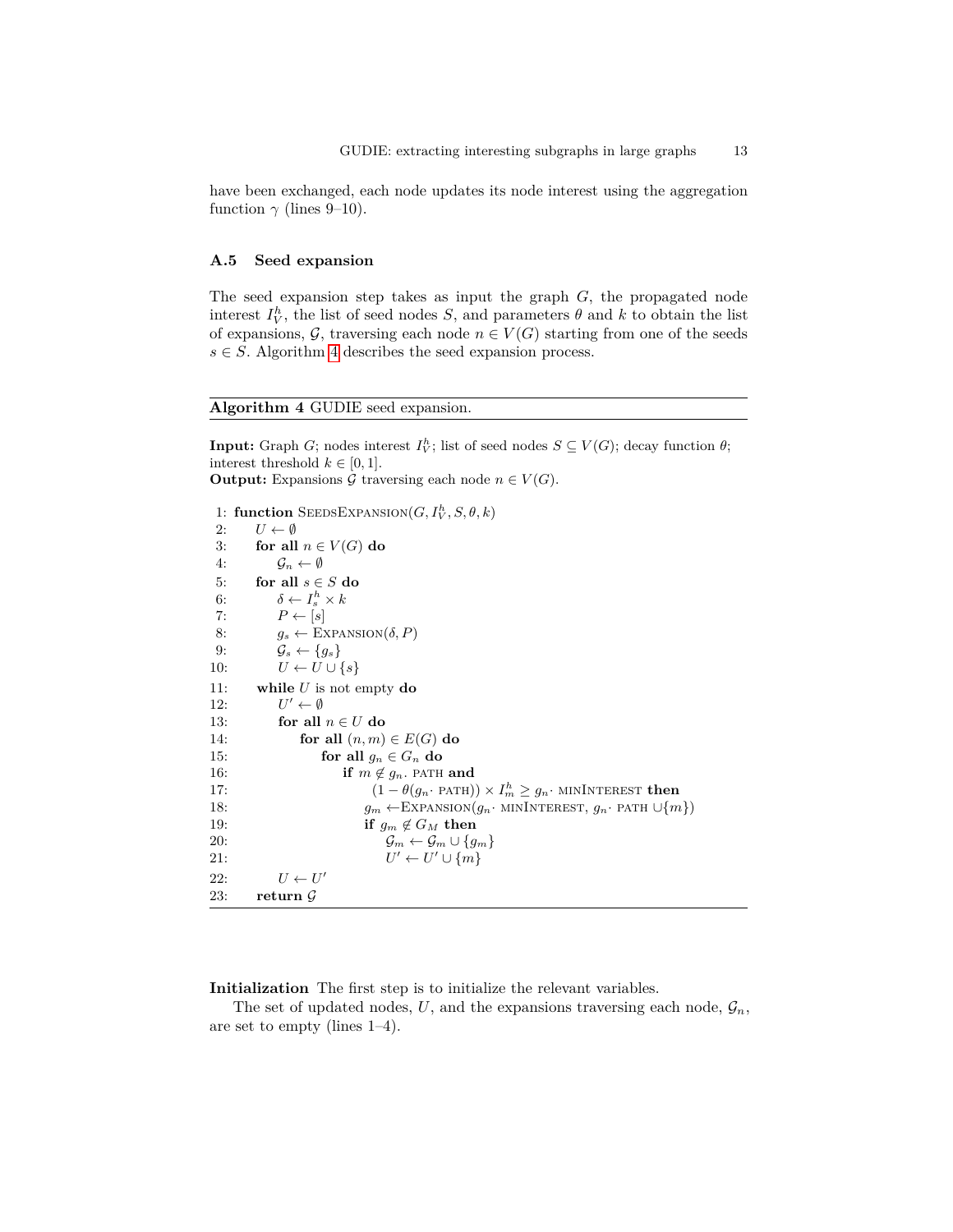The minimum interest,  $\delta$ , is derived from the seed interest,  $I_s^h$ , and the tolerance, *k* (line 6). The path, *P*, is initialized with the single seed, *s* (line 7). We create an expansion,  $g_s$ , from  $\delta$  and  $P$  (line 8) and add it to the list of all expansions going through  $s$ ,  $\mathcal{G}_f$  (line 9).

Finally, we add *s* to the set of updated nodes *U* (line 10).

**Expansion** Iterative expansions run until no nodes are updated with new expansions in the previous iteration (lines 11-22).

In each iteration, all nodes that received updates in the previous iteration check if there are valid extensions going through their neighbors (lines 13-21).

If the conditions are satisfied, node *m* creates a new expansion, *gm*, containing the minimum interest allowed by the seed, (*gn.*minInterest), and updates the path traversed,  $(g_n$ *PATH*), augmented by  $\{m\}$ .

If the expansion *g<sup>m</sup>* was already found in previous iterations, it is discarded (line 19). If it is new,  $g_m$  is added to the list of traversed paths,  $\mathcal{G}_m$  (line 20), and the node *m* is added to the list of nodes that have been updated in the current iteration,  $U'$  (line 21).

At the end of each iteration, the list of nodes to be explored is updated (line 22) and, if the list is not empty, the process continues (lines 11-22).

# **A.6 Obtain GraphUnits**

Obtaining GraphUnits is done using a map-reduce operation, described in Algorithm [5](#page-13-0) and Figure [7.](#page-14-1)

#### <span id="page-13-0"></span>**Algorithm 5** GUDIE map-reduce operation to obtain GraphUnits.

The mapper emits an intermediate seed-expansion pair for each node in the graph. The reducer obtains the GraphUnit for each seed.

1: **function** OBTAINGRAPHUNITS $(G)$ 2: **procedure**  $\text{MAP}(\mathcal{G}_n)$ 3: **for all**  $g_n \in \mathcal{G}_n$  **do** 4:  $L \leftarrow g_n$ · PATH 5:  $s \leftarrow L[0]$ 6: emit(seed *s*, expansion *L*) 7: **procedure** REDUCE $(s, \mathcal{L} = [L_1, L_2, \ldots])$ 8: *S* = ∅ 9: **for all**  $L \in \mathcal{L}$  **do** 10:  $S \leftarrow S \cup L$ 11:  $EMIT(s, S)$ 

The mappers traverse their corresponding list of expansions,  $\mathcal{G}_n$  (lines 2-6), and, for each one of them,  $g_n$  (line 3), obtain their path,  $L$  (line 4), seed,  $s$  (line 5), and emit the seed-expansion pair (line 6).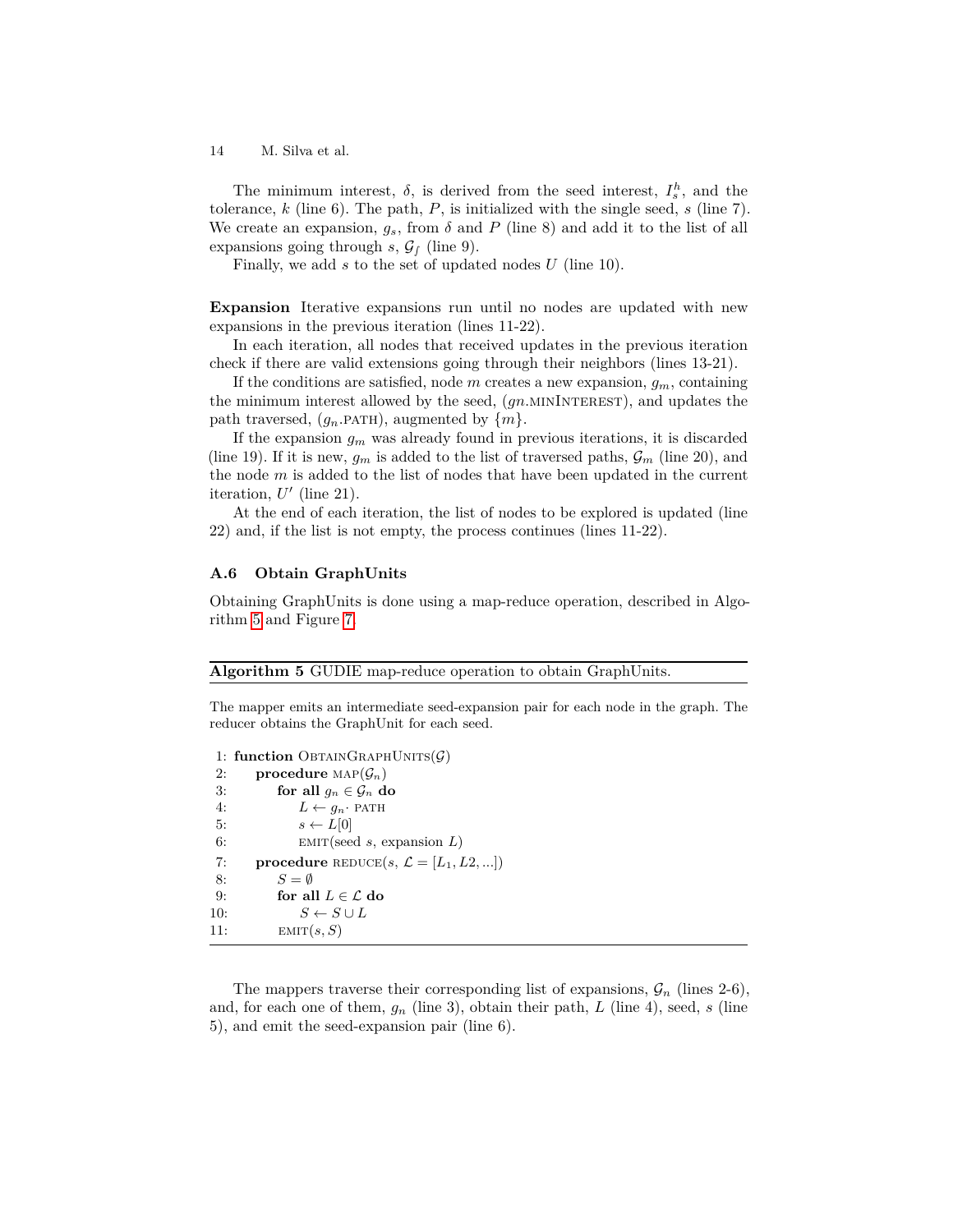Thus, at the end of the mapping process, all pairs of seed-expansion have been produced.

Finally, for each seed *s*, the reduce operator combines the resulting paths and obtains the GraphUnit.

<span id="page-14-1"></span>

Fig. 7: Map-reduce operator to obtain GraphUnits.

# <span id="page-14-0"></span>**B Supplemental Material – Preliminary Experiments**

We initialize GUDIE with the following parameters:

- $-$  Number of hops,  $h = 5$
- $-$  Interest threshold,  $k = 0.7$
- **–** Aggregation function, *γ*: Equation [1](#page-9-3)
- **–** Decay function, *θ*: Equation [3](#page-10-1)

# **B.1 Edge Interest (LUDIE)**

Let us define  $\Omega_t$  as the most recent timestamp in the dataset (in seconds) and  $E_{i,j}$  as an edge representing transactions between nodes *i* and *j*.

For each transaction  $e_{i,j} \in E_{i,j}$ , we define its weighted amount as

$$
w\_amount(e_{i,j}) = amount(e_{i,j}) * e^{-\Delta t}
$$

where

$$
\Delta t = (\Omega_t - timestepsamp(e_{i,j}))/one\_week\_in\_seconds
$$

From here, we define the time-weighted amount of  $E_{i,j}$  as follows

$$
tw\_amount(E_{i,j}) = \sum_{e_{i,j}} w\_amount(e_{i,j})
$$